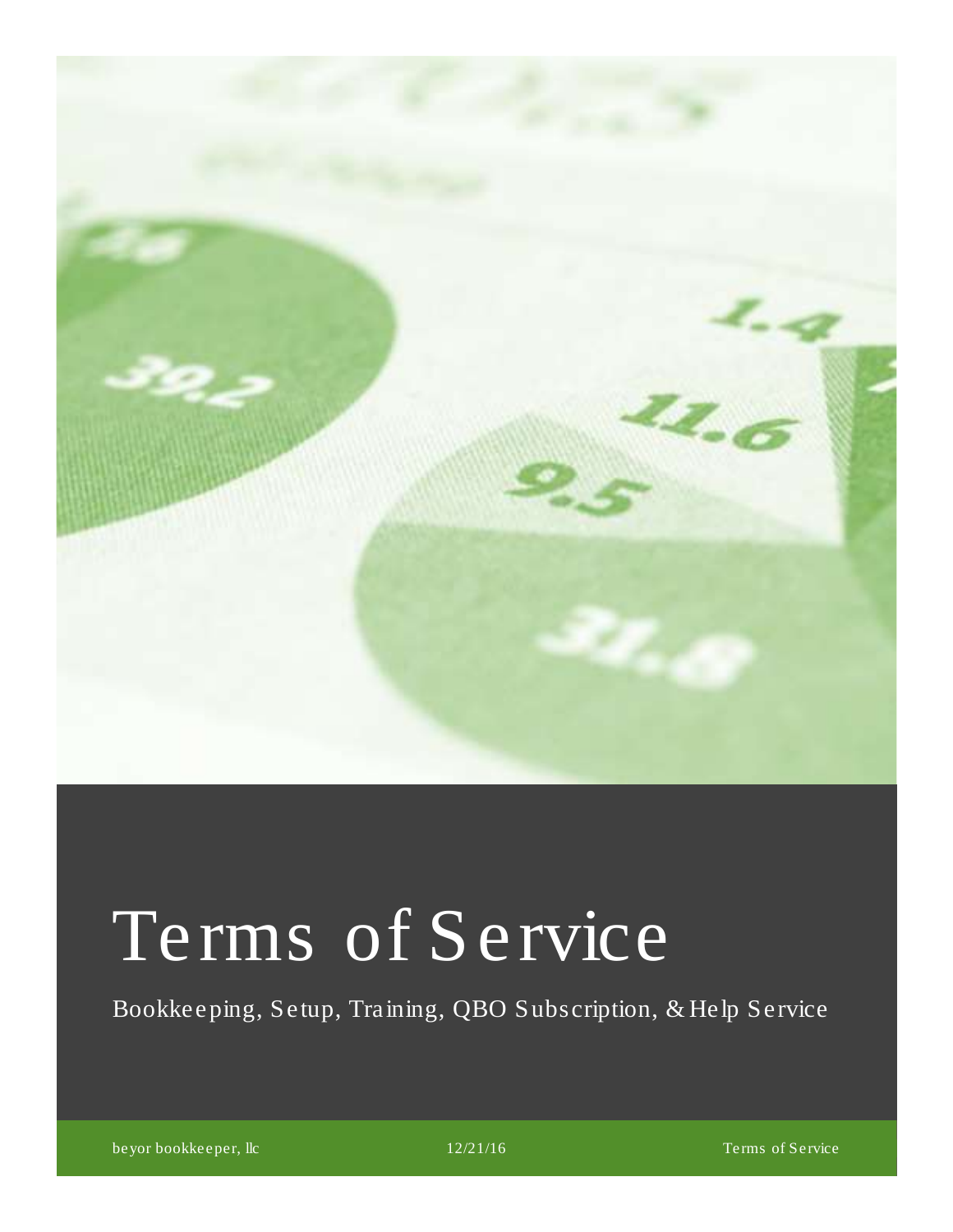

beyor bookkeeper, Ilc

## Table of Contents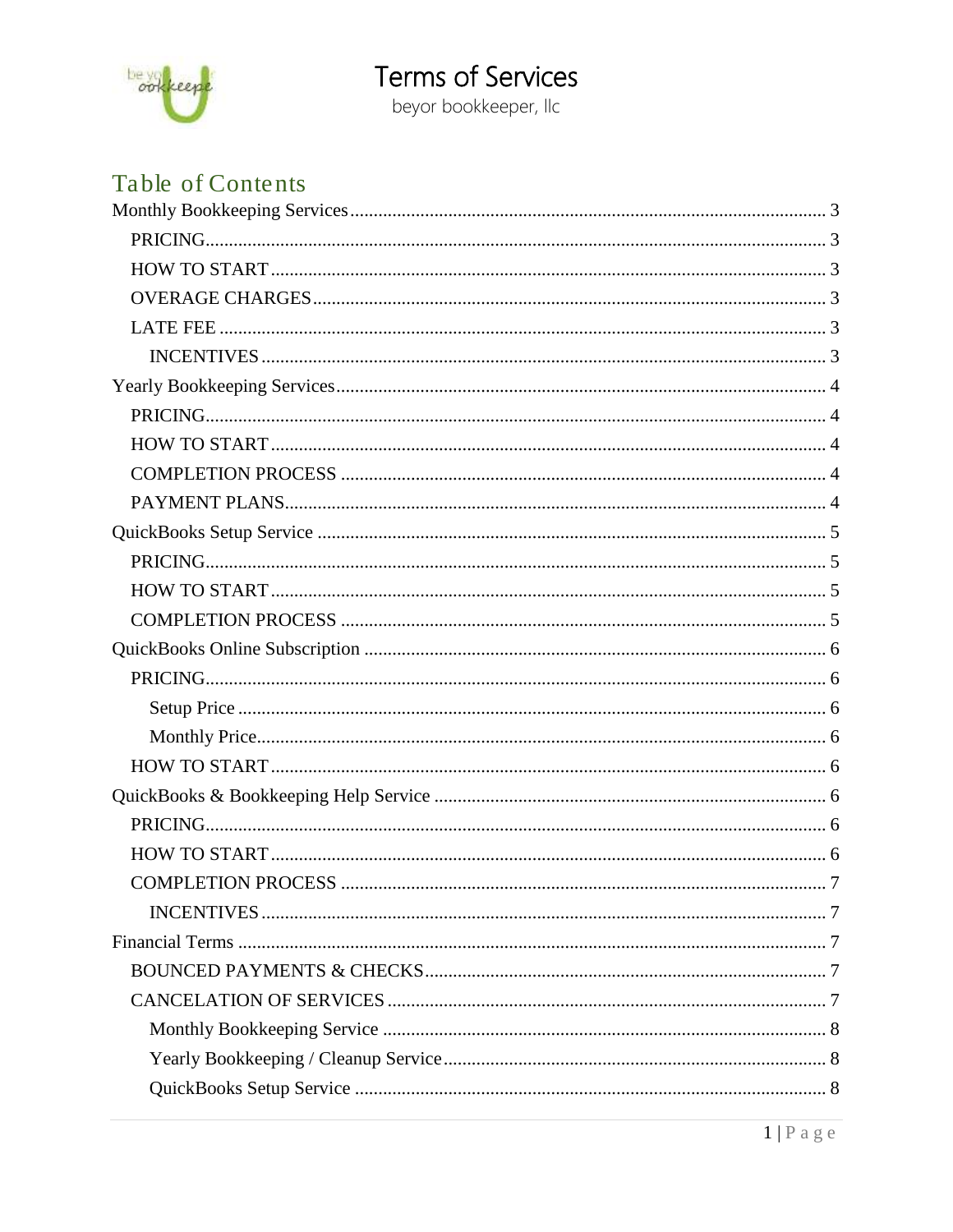

beyor bookkeeper, Ilc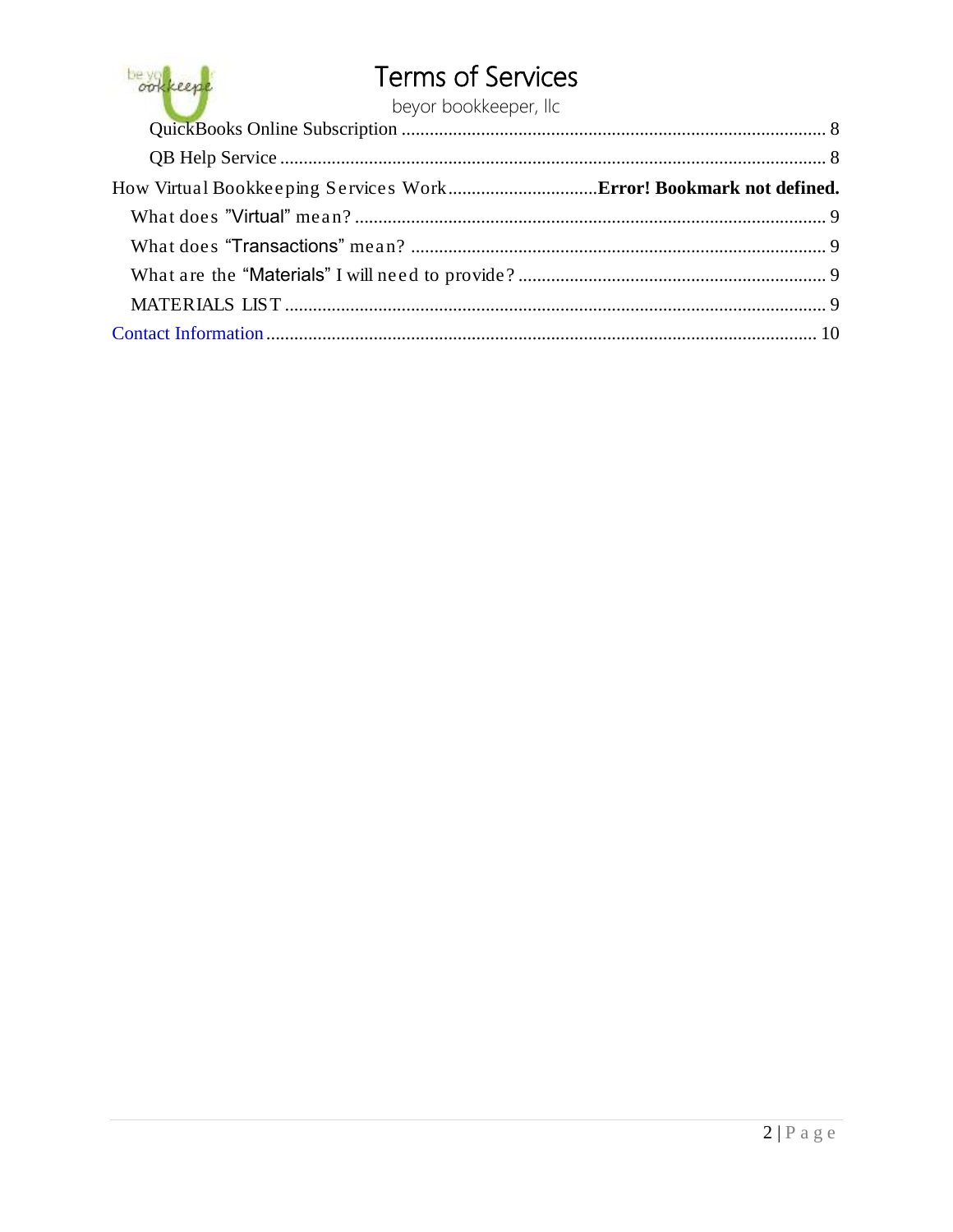

## <span id="page-3-0"></span>Monthly Bookkeeping Services

#### <span id="page-3-1"></span>PRICING

Beyor Bookkeeper has three types of monthly bookkeeping packages that include the limit of transactions, extra reports outside of Profit & Loss and Balance Sheet, reconciliations, and talk time available under each price point (MICRO, ENTRE, & MIDI). These limits can be moved around within the price points to meet the needs of the client. For instance, you might have 150 transactions but 5 reconciliations, and want 3 reports per month, you would still be considered a ENTRE Monthly client. There is no deduction for being under the level unless you meet the package count under the one your signed up for. This is because you are already getting a deep discount going monthly with us rather than yearly. Plus to keep the pricing simple for both you and us we like to not have any changes to your pricing if possible that is why we make sure to quote you as appropriately as we can.

#### <span id="page-3-2"></span>HOW TO START

Monthly bookkeeping pricing is also based on materials being received in the following month (Januay 2017's bookkeeping materials received in February 2017), automatic payment on the 1st of the following month (Feb 1st for January bookkeeping), and a signed contract to lock you into 12 months' worth of bookkeeping at a stead price. To start, sign the proposal, terms of service, fill out the Autopay Agreement, and provide the materials or access on time as stated above.

#### <span id="page-3-3"></span>OVERAGE CHARGES

Any overage transactions, reconciliations, reports, and talk time will be charged at these rates stated here: transactions .50 (each entry is at least two transactions – credit and debit), reconciliations 25.00 each, reports 25.00 each, and time 50.00 per hour. This will be billed and deducted on the next month's automatic payment. Notification of overage will be provided far in advance (approximately 10 days) and solutions to minimizing costs will be provided if needed.

#### <span id="page-3-4"></span>LATE FEE

If materials are not received after 3 months your monthly fee will be charged a 25% late fee and after 6 months your monthly fee will be charged a 50% late fee on the previous 3 months of late materials. (Monthly fee  $$250 \times 3$ mths =  $$750*.25=187.50$  late fee after 3 months and 750\*.50=375 after next 3 months' late fee).

#### <span id="page-3-5"></span>**INCENTIVES**

Talk time on your monthly service does not include basic questions you might have about your program or bookkeeping matters if within 1 hour per month.

Tips & Tricks are available to you each month by checking out Beyor Bookkeeper, LLC's Facebook page and soon we will have a Youtube tutorial for free just for our clients.

Discounts \*For those clients who provide a separate viewing transactions and statement access to all their account, Beyor Bookkeeper, LLC will discount their monthly rate by 5%!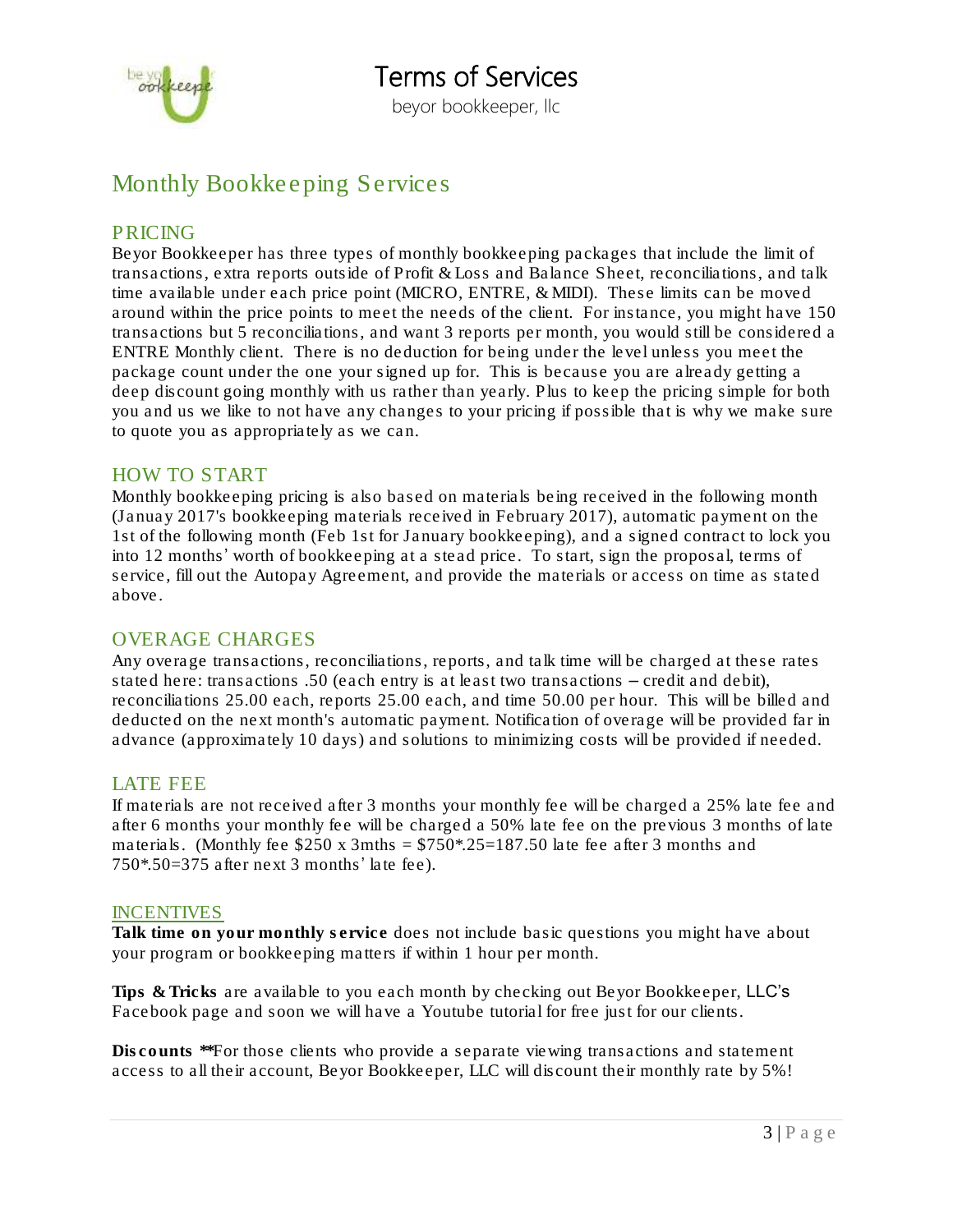

## <span id="page-4-0"></span>Yearly Bookkeeping Services

*Yearly Bookkeeping is only for previous months' bookkeeping that spans at least 6 months consecutively in length. Everything else is considered (On-Call Rate) or (Autopay Rate) Monthly Bookkeeping Service.*

#### <span id="page-4-1"></span>**PRICING**

Price is based on estimated transactions from your business accounts and the time in which we receive your materials. Materials received between Feb 15 - April 15 and August 15 to October 15 will be considered Peak Season and will be 33% more than Off Season Prices. Off Season Prices for Yearly bookkeeping are charged at a per transaction rate. This is means that reconciliation of accounts will be processed on Dec 31 for that year. Plus any talk time provided within this rate, will be provided in the middle and at the end to go over questions and final reports.

Proposals for yearly bookkeeping are different from monthly bookkeeping in that these prices are just estimates and will be calculated at the end by transaction at 1.50 per transaction. (Every entry has at least 2 transactions; a credit and a debit). If you have less or more than 12 months worth of old bookkeeping needed, the proposed price can be prorated by month. (Example :  $4500/12 = 375 \times 7$  months = 2,625)

A 50% down payment, signed proposal, and materials are required to start the project. Estimated time of completion varies based on receipt of materials and size of project; however, it normally runs between 2 to 5 weeks.

#### <span id="page-4-2"></span>HOW TO START

Just like monthly, we require a proposal contract signed, materials received for the months we are starting on and 50% down on the months we are starting on right away. Please see payment plans for ways to help pay for this work if you are tight on funds.

#### <span id="page-4-3"></span>COMPLETION PROCESS

Estimated time of completion varies based on receipt of materials, size of project, and availability; however, it normally runs between 3 to 6 weeks. If we believe the work exceeds the proposal we will notify you before working on any work passed the proposed price. You will be hearing from us approximately half way with any questions or to confirm our estimated time. Once the work is completed or finished up to the level you can afford, we will require payment upfront for the final amount. Reports will be supplied once receipt of payment is received.

#### <span id="page-4-4"></span>PAYMENT PLANS

This means that although you might have 12 months of work to be performed you don't have to pay us the entire 50% on the 12 months unless you are in a rush. Just decide how many months (at least 3 months at a time) you want us to start with and pay us for 1/2 of that. 50% of that will be due when completed and we will be able to start on the next batch of months you can afford.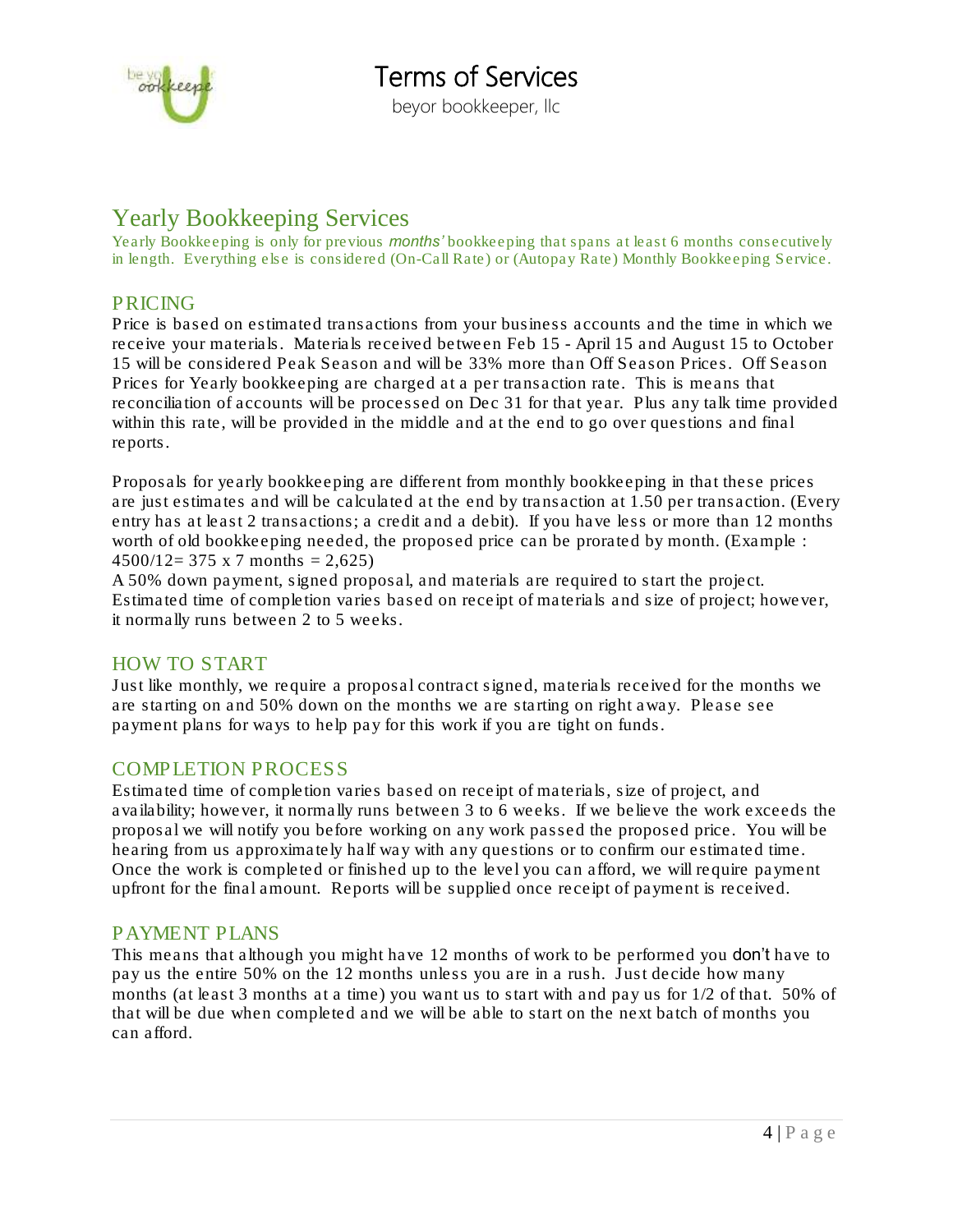

beyor bookkeeper, llc

## <span id="page-5-0"></span>QuickBooks Setup Service

#### <span id="page-5-1"></span>PRICING

Price is a flat fee for setting up of one QuickBooks Online or Desktop company.

This includes:

- Customizing company file to fit your company type and working needs.
- Creating a Chart of Accounts that fit your company reporting needs and tax filing status.
- Entering a Class and Location structure that helps you run costing reports if available in the program you choose
	- \*\* (Up to 50 total, extra fees for more and more complex data)
- Uploading your Customer & Vendor Information \*\* (Up to 1000 total, extra fees for more and more complex data)
- Enter Beginning Balance Sheet totals.
- Enter sales service and product items. \*\* Inventory items are extra and requires a custom quote.
- Link Banks and Credit Cards with the QuickBooks system.
- 2 Hours of QuickBooks Training \*\* Schedule Online: <http://www.meetme.so/BeyorBookkeeper-Services> and choose Virtual QuickBooks Training Session. \*\* Onsite training may require a travel fee of \$40/hour.
	- \*\* Must use within one month after setup is complete.
	- \*\* Regular Price is \$75-100 / hour based on type of training needed.
- Entering previous bookkeeping transactions outside of beginning totals are extra. \*\* Please see Monthly / Yearly bookkeeping service for more information.
- Entering and setting up payroll is extra and requires a custom quote.

#### <span id="page-5-2"></span>HOW TO START

We require a proposal contract signed, receipt of Setup Information answered, and payment in full to get started. The estimated time of completion is 2-5 business days after all above is received. Training may be scheduled after setup is completed and must be scheduled within one month after setup completion. Please see training terms for more information.

#### <span id="page-5-3"></span>COMPLETION PROCESS

If we believe the work exceeds the proposal we will notify you before working on any work past the proposed price. You will be hearing from us approximately half way with any questions or to confirm our estimated time. Once the work is completed or finished up to the level you can afford, we will send you conformational email with a link to schedule your 2 hour training session online.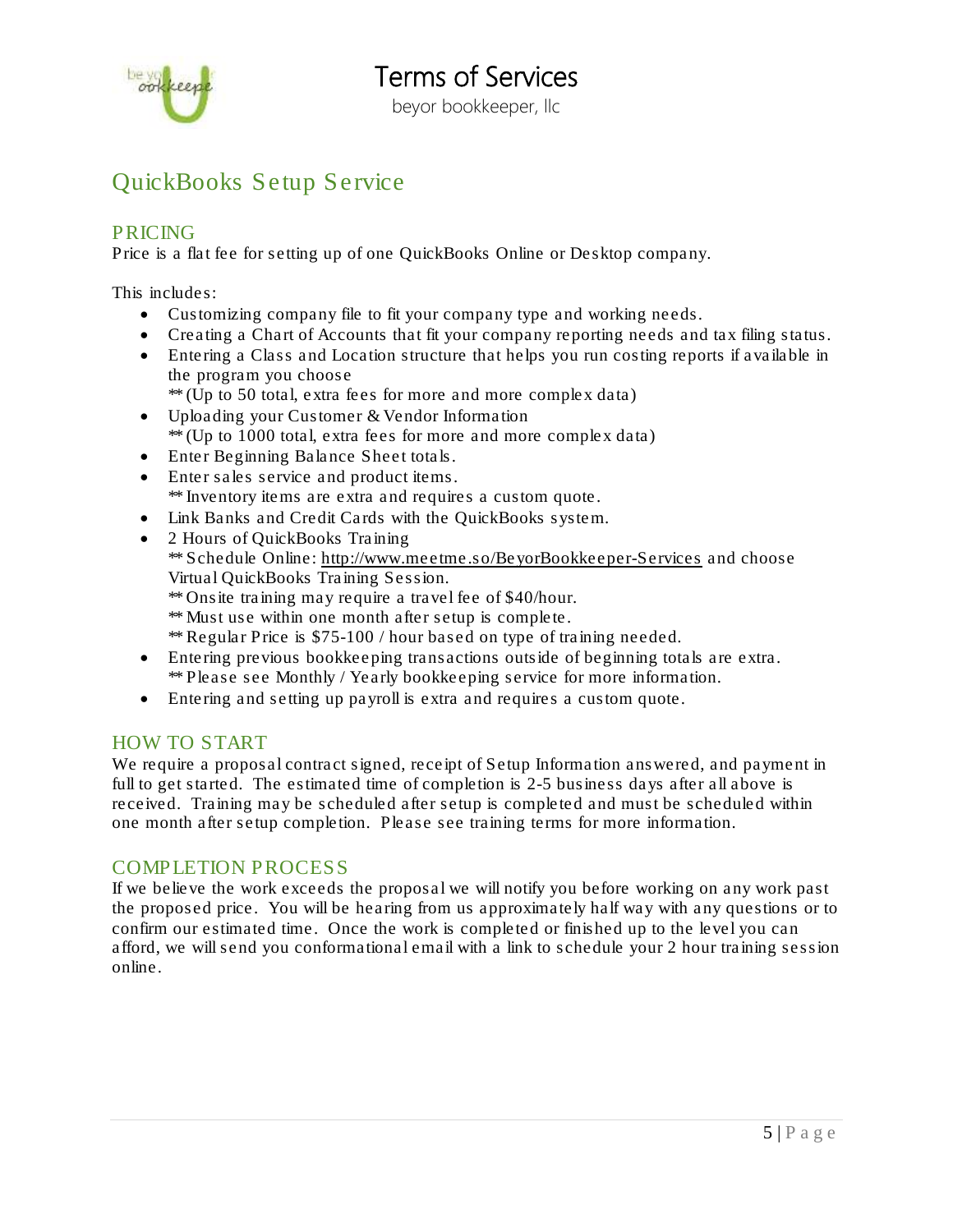

## <span id="page-6-0"></span>QuickBooks Online Subscription

#### <span id="page-6-1"></span>PRICING

Pricing is based on what other services you have purchased through Beyor Bookkeeper, LLC.

#### <span id="page-6-2"></span>Setup Price

If you have received Setup Service or any other service (excluding monthly bookkeeping) you will receive the Setup Price for QuickBooks online Subscriptions which is approximately \$5 less than the current Intuit price.

#### <span id="page-6-3"></span>Monthly Price

If you are a current Monthly Bookkeeping Service customer than you will automatically receive the Monthly Price for QuickBooks Online Subscription which is approximately \$10 less than the current Intuit price.

\*\*Price only includes online subscriptions and does not include help with setup or training questions; however, if you are a monthly bookkeeping customer you will have 1 hour per month for these types of questions.

#### <span id="page-6-4"></span>HOW TO START

We require a signed proposal and autopay agreement, invite us as accountant to your current QBO account, transfer master admin to us, and payment of each month will come out on the 1st of the month. The transfer from Intuit to Beyor Bookkeeper QBO Subscription takes just 5 minutes. We will walk you through the process.

## <span id="page-6-5"></span>QuickBooks & Bookkeeping Help Service

Help Service is only for help and not monthly or yearly bookkeeping services as stated above. Although we may train you or your staff, fix bookkeeping errors, or help you reconcile it is not allowed for ongoing Monthly Bookkeeping services or to cleanup an entire year's worth of bookkeeping like Yearly Bookkeeping services provide.

#### <span id="page-6-6"></span>PRICING

Beyor Bookkeeper, LLC currently provides Help Services as a yearly contract with up to 40 hours per year and no less than 10 hours per year. The Help Service is an on call service where questions are addressed within 24 hours, small projects may be started within a few days, and larger projects may be scheduled within one week's time. All work is done virtually and access to QuickBooks either Online or Desktop will need to be provided through hosting service, screen share options, or online invitation. Hours unused at the end of the year are forfeit.

#### <span id="page-6-7"></span>HOW TO START

We require a signed proposal and autopay agreement, invite us as accountant to your current QBO account or login to your QuickBooks Desktop hosting / screen share program, and payment of each month will come out on the 1<sup>st</sup> of the month. Once you are signed up for this service, just contact us either by phone, email, text, or schedule an appointment by going to <http://www.meetme.so/BeyorBookkeeper> .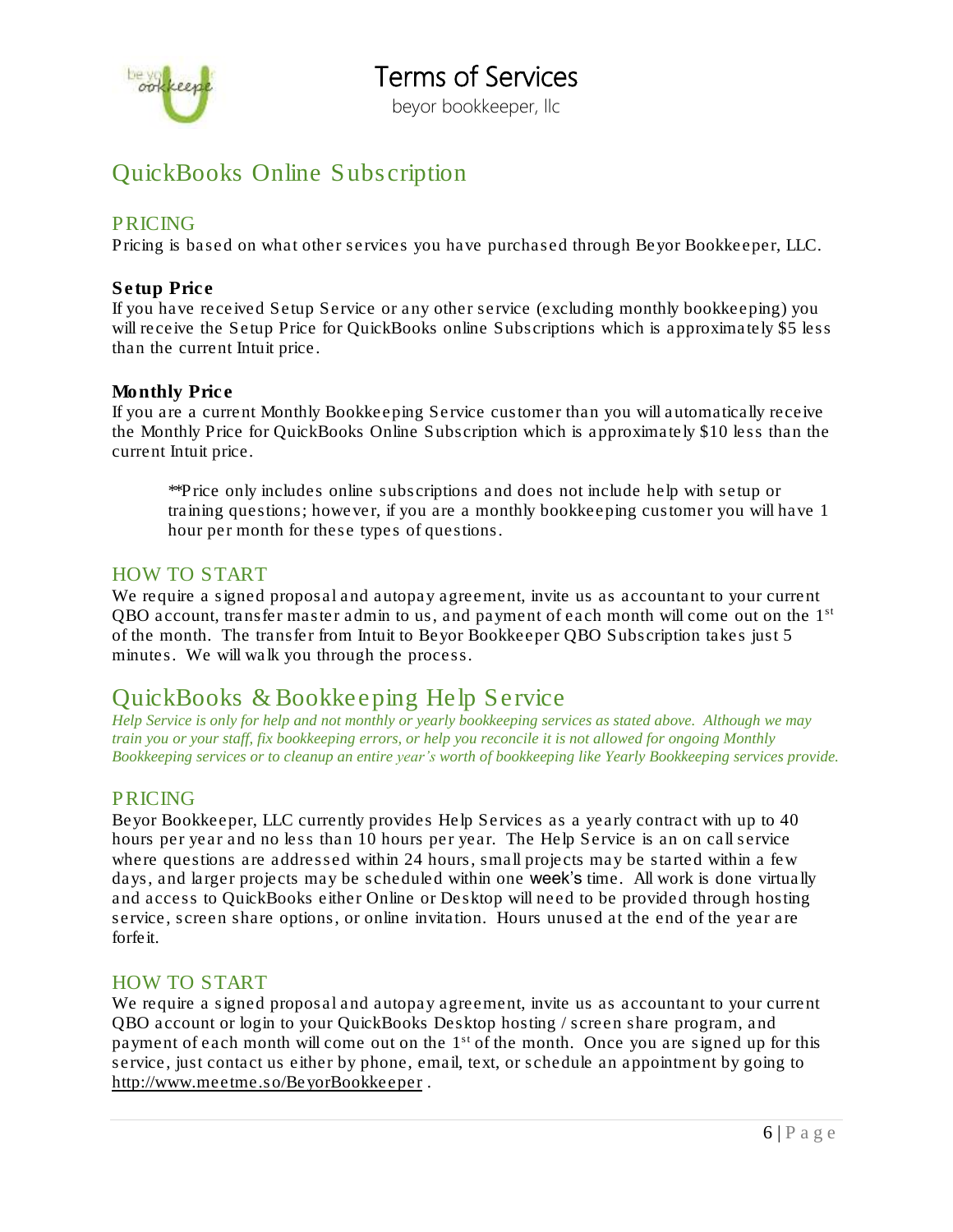

beyor bookkeeper, llc

#### <span id="page-7-0"></span>COMPLETION PROCESS

Each month you will receive a report with the total number of hours used as of the end of the previous month. At the end of the 12 months any time unused will be forfeit. If you run out of time on your yearly plan, you may purchase more hours in 10 hour increments. Those hours will start as of the date you start paying for them; however, if you still owe on your previous plan those payments will continue until the end of that previous contract year.

#### <span id="page-7-1"></span>**INCENTIVES**

On Call Service : Call, Email, Text, or Schedule an Appointment and receive responses within 24hours.

Low Prices : By paying a monthly rate for a total amount of hours per year will lower the hourly rate by at most 50%. For example if you require mostly setup or payroll help and you purchase a 10 hour plan for \$50 / month (\$60 per hour), then you are saving up to 40% off the going \$100/hour rate for payroll or setup hourly service.

Support : You have a professional bookkeeper that can help you answer some of your bookkeeping questions. Plus if we don't have the answers we can help you find someone who does; such as, a good CPA, lawyer, or business coach, etc.

### <span id="page-7-2"></span>Financial Terms

#### <span id="page-7-3"></span>BOUNCED PAYMENTS & CHECKS

If the automatic payment does not go through due to wrong or changed banking or credit information, you will be notified by email in 1-2 days after we are notified. Payment and new payment information will be required within 5 days thereafter without a late fee of \$35.00. Any bounced checks will also be charged a bounced check charge of \$35.00. We will not redeposit a bounced check for any reason and will required another means of payment; such as, automatic bank withdrawal or credit card.

#### <span id="page-7-4"></span>CANCELATION OF SERVICES

All cancellations must be done in writing either by email or mail. All written notices must be done at least before payment on the 1<sup>st</sup> of the month and may require 1 month in advance to ward off additional fees. Please note 12 month auto renewal autopay contracts may be cancelled early; however, cancellation fees may apply based on cancellation date.

Please see the cancelation policies below for each service type.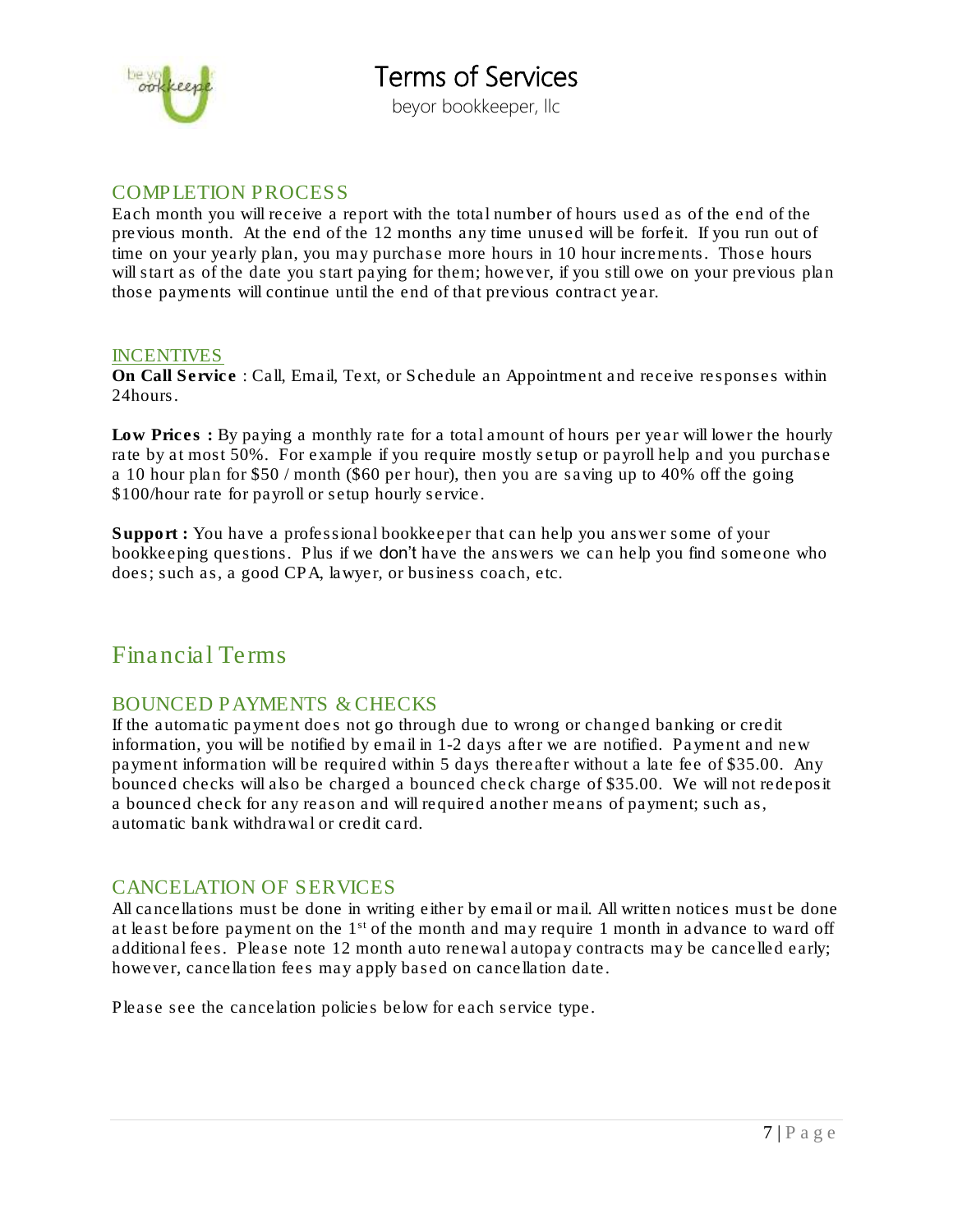

beyor bookkeeper, llc

#### <span id="page-8-0"></span>Monthly Bookkeeping Service

This is a 12 month auto renewed autopay service. Please see the cancellation fees below based on when you cancel service.

- 1-3 months in 50% fee on all services rendered.
	- $\circ$  Example: You cancel on the  $2^{nd}$  month You are charged for those two months and this fee (\$125 monthly fee x 2 = \$250 x 50% = ) \$125.00. It is not worth cancelling before 3 months!
- 4-6 months in 25% fee on just the last 3 months of services rendered.
	- $\circ$  Example: You cancel on the 5<sup>th</sup> month You are charged for those five months and this fee (\$125 monthly fee x 2 = \$250 x 25% = \$62.50).
- 7 and up months in requires a written notice one month in advance in order not to be charged for 1/4 of a month's fee.
	- Example:  $$125$  monthly fee  $/4 = $31.25$

#### <span id="page-8-1"></span>Yearly Bookkeeping / Cleanup Service

This service requires 50% down payment and may be cancelled 3 days after receipt of payment and signed proposal which ever one comes the latest. Payment will be refunded completely if cancellation is done within that 3 day time window. Please note that not providing materials required does not qualify as a sufficient cancellation notice and will mean forfeit of your 50% deposit if never provided. Cancellation notice must be done in writing either by email or mail. There are no cancellation fees; however, if work was completed over 50% down payment received, you will be charged for that portion. Please notify us as soon as you know when you need to cancel service.

#### <span id="page-8-2"></span>QuickBooks Setup Service

This service may be cancelled 3 days after receipt of payment and signed proposal which ever one comes the latest. Payment will be refunded completely if cancellation is done within that 3 day window. If receipt of materials is not received within one month of payment and signed proposal and/or you cancel passed the 3 day window, 75% of your payment will be refunded back to you. Please note that we spend a lot of time in correspondence with our clients to make sure our services are performed in a timely manner.

#### <span id="page-8-3"></span>QuickBooks Online Subscription

Cancellation of services must be done in writing via email or mail. It may take up to 3 business days to process. Once your subscription with Beyor Bookkeeper is cancelled, Intuit will require you to enter your financial information into QBO to continue service through them directly.

#### <span id="page-8-4"></span>QB Help Service

You may cancel your QB Help Service contract 3 days after the first payment to receive a full refund, if no time has been used. After such time, you may cancel your service before the next payment; however, you will be charged the going rate per hour for those services if done before the year is up. For example, if you cancel before the year is up on a 20 hour service contract in which you used 10 hours, and you have paid only 3 months worth on; you will be required to pay \$75 per hour. This would mean that you would owe (\$100 x 3mths =  $$300 / $75/hr = 4$ hours paid for  $-10 = 6$  hours due to pay for x \$75 = \$450. This amount will be taken out of your autopay agreement account on the next scheduled payment.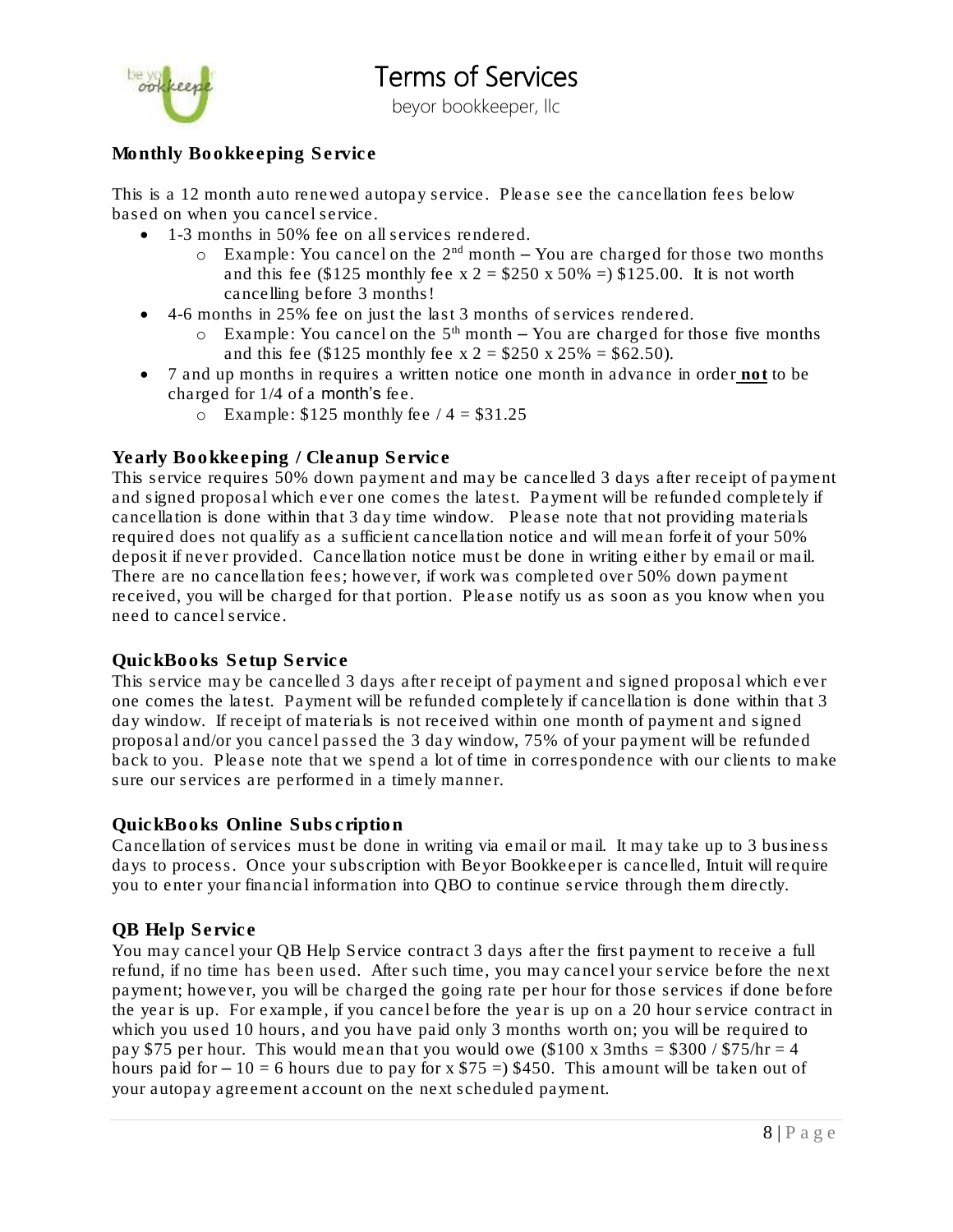

beyor bookkeeper, llc

#### Glossary

#### <span id="page-9-0"></span>What does "Virtual" mean?

Virtual means that Beyor Bookkeeper, LLC provides services in their location and will require online access to QuickBooks, Bank or Credit Card / Loan account, and any needed materials. See the list below for more information about materials. You may never see your bookkeeper in person; however, if you are located within 1 hour of Ellington, CT and are willing to pay for travel Beyor Bookkeeper, LLC may meet with you. You will most likely meet with your bookkeeper over the phone or an online video chat and screen share program.

#### <span id="page-9-1"></span>What does "Transactions" mean?

Beyor Bookkeeper, LLC uses a report from QuickBooks (Transaction Report by Account) or counts your account statement entries to provide a quote. On this proposal we charge for "transactions". Transactions are each line item on a chart of account; therefore, every entry on a bank statement is at least two transactions; a credit and a debit. This means that if we count 100 entries on a bank statement we will assume that it is at least 200 transactions.

#### <span id="page-9-2"></span>What are the "Materials" I will need to provide?

Every company is different; however, normally the bare minimum materials would be your bank, credit card, and loan statements. Remember to receive a 5% discount on your Monthly Bookkeeping Service just provide a separate user access to all your business accounts online. Please see below for a more comprehensive list.

#### <span id="page-9-3"></span>MATERIALS LIST

- Bank Statements / Online Access
- Credit Card Statements / Online Access
- Loan Statements / Online Access
- Payroll Reports / Online Access
- \*Check Stubs / Online Access if the bank provides copies
- $\bullet$  Deposit Details / Online Access if the bank provides detailed copies